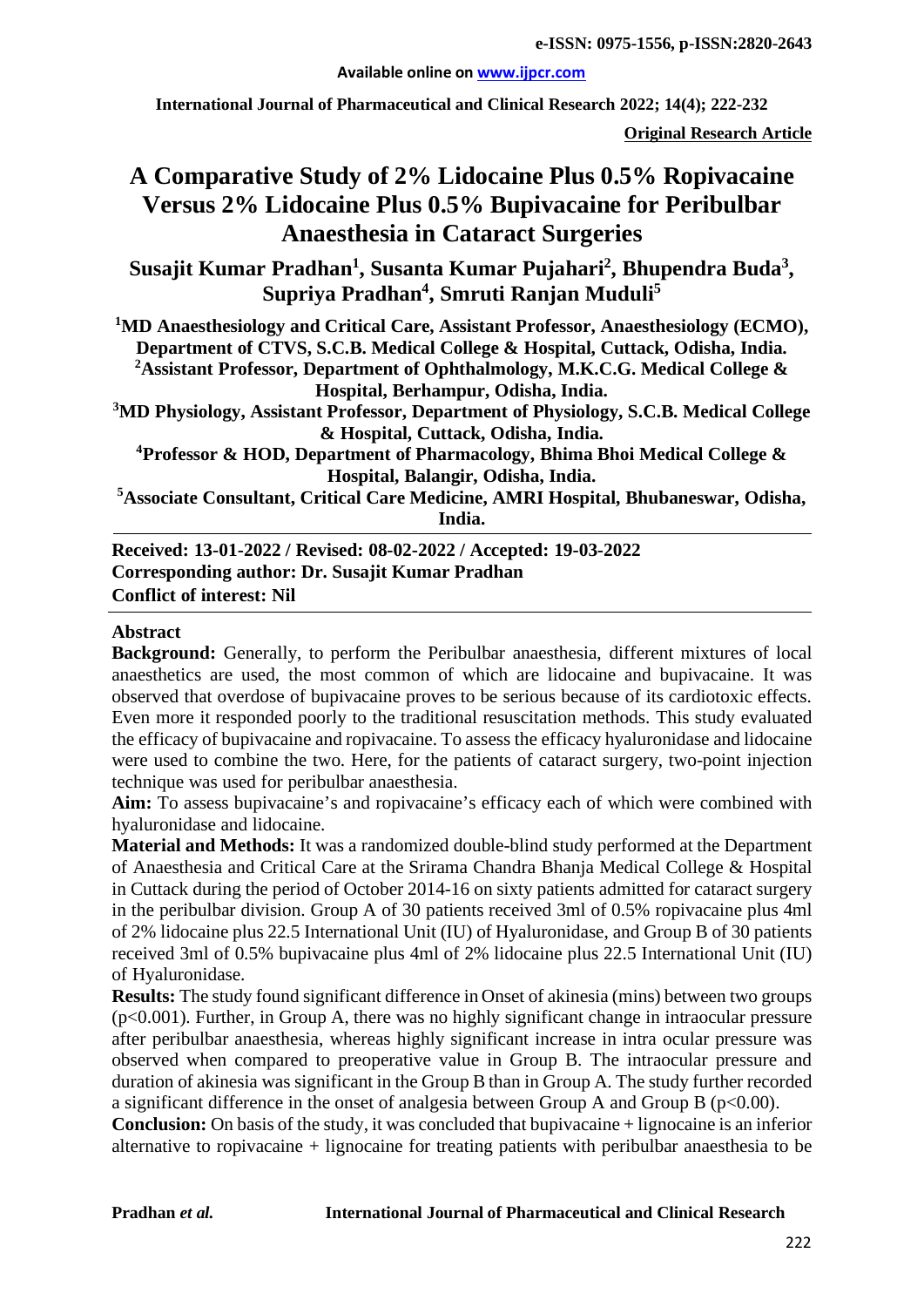used in cataract surgeries. This was because of the reason that it has better efficacy without any type of cardiovascular toxicity.

**Keywords:** Ropivacaine, Bupivacaine, Cataract Surgeries

This is an Open Access article that uses a fund-ing model which does not charge readers or their institutions for access and distributed under the terms of the Creative Commons Attribution License (http://creativecommons.org/licenses/by/4.0) and the Budapest Open Access Initiative (http://www.budapestopenaccessinitiative.org/read), which permit unrestricted use, distribution, and reproduction in any medium, provided original work is properly credited.

# **Introduction**

For over 1000 years, little to no anaesthesia had been used in performing eye surgeries. Over the years, different local anaesthetic techniques have been evolved and now it consists of both akinetic (needle or cannulabased techniques) as well as non-akinetic (topical anaesthesia) techniques. Obtaining good analgesia and akinesia without any complications and issues is among the multiple goals of safe and effective anaesthesia in intraocular surgeries.

Ever since Knapp (1984)[1] described retrobulbar anaesthesia, only recently it was the choice of anaesthesia when the ocular surgeons, around the world, explained different local and systemic complications because of its development and formulations.

Bajwa and Bajwa (2014)[2] describe peribulbar anaesthesia technique used in cataract surgeries as safe and a widely used practice[3]. Unlike the retrobulbar anaesthesia, the peribulbar anaesthesia does not require separate facial nerve block and have fewer complications. Peribulbar block is extraconal block & does not cause globe perforation and optic nerve damage but as retrobulbar is intaconal block, may cause globe perforation & optic nerve damage. Although retrobulbar block provides reliable anaesthesia, it is not as safe as peribulbar block. Hence Peribulbar block is more practises for surgeries such as cataract.

Local anaesthesia such as lidocaine and bupivacaine are commonly used as peribulbar anaesthesia. Since the introduction of bupivacaine, it has come to the light that its accidental overdose has proved to be fatal. This is because of its cardiotoxic effects and poor response to the

conventionally used resuscitation methods[4]. In the year 1996 introduction of aminoamide, ropivacaine, a derivative of mepivacaine was done. It is considered to be a safer and effective alternative to using the bupivacaine. It consists of different types of properties that are similar to that of bupivacaine, but it is less than that of neurotoxic and cardiotoxic[5]. Aim of the current study is to assess bupivacaine's and ropivacaine's efficacy each of which were combined with hyaluronidase and lidocaine. A two-point injection technique is used to perform the peribulbar anaesthesia in patients admitted for cataract surgery.

# **Material and Methods**

It was a randomized double-blind study performed at the Department of Anaesthesia and Critical Care at the Srirama Chandra Bhanja Medical College & Hospital in Cuttack during the period of October 2014-16 on sixty patients admitted for cataract surgery in the peribulbar division using generated random sequence table. Group A of 30 patients received 3ml of 0.5% ropivacaine plus 4ml of 2% lidocaine plus 22.5 International Unit (IU) of Hyaluronidase, and Group B of 30 patients received 3ml of 0.5% bupivacaine plus 4ml of 2% lidocaine plus 22.5 International Unit (IU) of Hyaluronidase.

All patients were given tablet alprazolam 0.5mg orally in the previous night of surgery. An ophthalmology resident, who was not associated with the current study in any capacity, was asked to load the study drugs and the operating surgeon was responsible for performing the peribulbar anaesthesia. Group A received 3ml of 0.5% ropivacaine plus 4ml of 2% lidocaine plus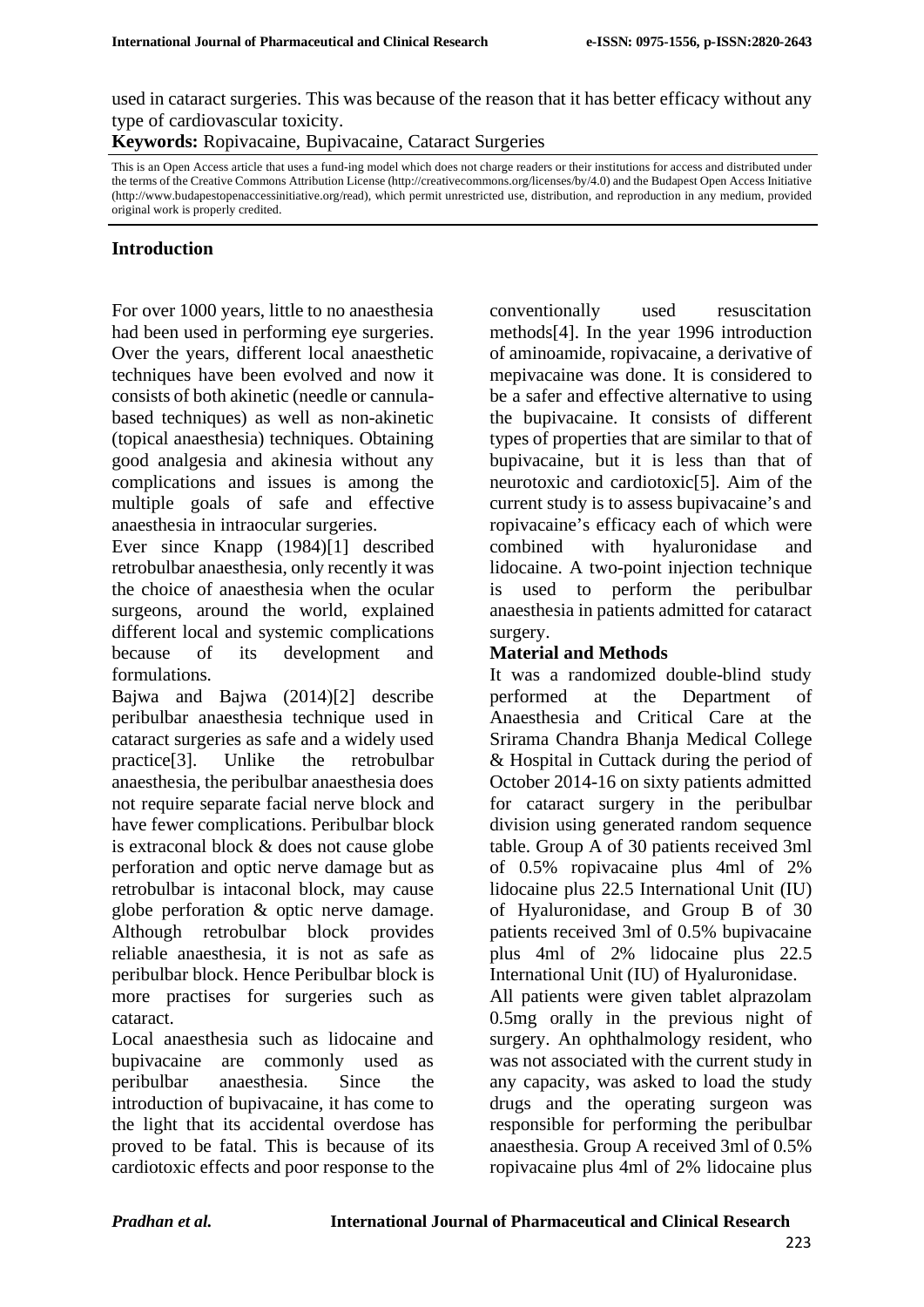22.5 International Unit (IU) of Hyaluronidase, and Group B received 3ml of 0.5% bupivacaine plus 4ml of 2% lidocaine plus 22.5 International Unit (IU) of Hyaluronidase.

Intra ocular pressure was measured in all patients before the block using a Schiotz tonometer and it is recorded as baseline value. Then peribulbar block was given. In this context, 5% povidone solution was used to clean the eyelids and its surrounding areas. In the current study, a 10cc syringe was used containing 7cc worth of anaesthetic solution used with a 23gauge needle. 4ml of inferolateral quadrants was injected at the junction of  $2/3^{rd}$  and lateral  $1/3^{rd}$  of lower lid once the eye was in the main position of gaze.

In similar manner, 3ml of anaesthetic solution was injected at the superonasal quadrant, at the junction of medial  $2/3<sup>rd</sup>$  and lateral  $1/3^{rd}$  of the upper lid. Furthermore, ocular compression was applied as well, but only for a few minutes. Bi-nasal prongs with oxygen flow of 3L/min was used to administer oxygen. As Fig 1, Visual Analog Score (VAS) was used to assess the Analgesia.



**Figure 1: Visual Analog Score (VAS)[***6***]**

The Eyelid & Global akinesia scoring was recorded thereafter using the Akinesia Scoring System as shown in Fig 2 below:

Akinesia of extraocular muscles, including the levator muscle

- $0 = 0 1$  mm movement in one or two main directions or  $0 4$  mm movement in the levator muscle.
- $1 = 2$  mm movement in any main direction or 1 mm movement in more than two directions or >4 mm movement in the levator muscle.
- $2 = 2$  mm movement in any main direction or  $2$  mm movement in two or more main directions.

# Akinesia of orbicular muscle

- $0 =$ Complete akinesia.
- $1 =$ Partial movement in either or both evelid margins.
- $2$  = Pronounced movement in either or both eyelid margins.

# **Figure 2: Akinesia Scoring System[***7***]**

### **Inclusion Criteria**

The inclusion criteria used in the current study was that the patients with the American Society of Anaesthesiologists (ASA) from grade I and II of any of the gender were recruited in the study. Further,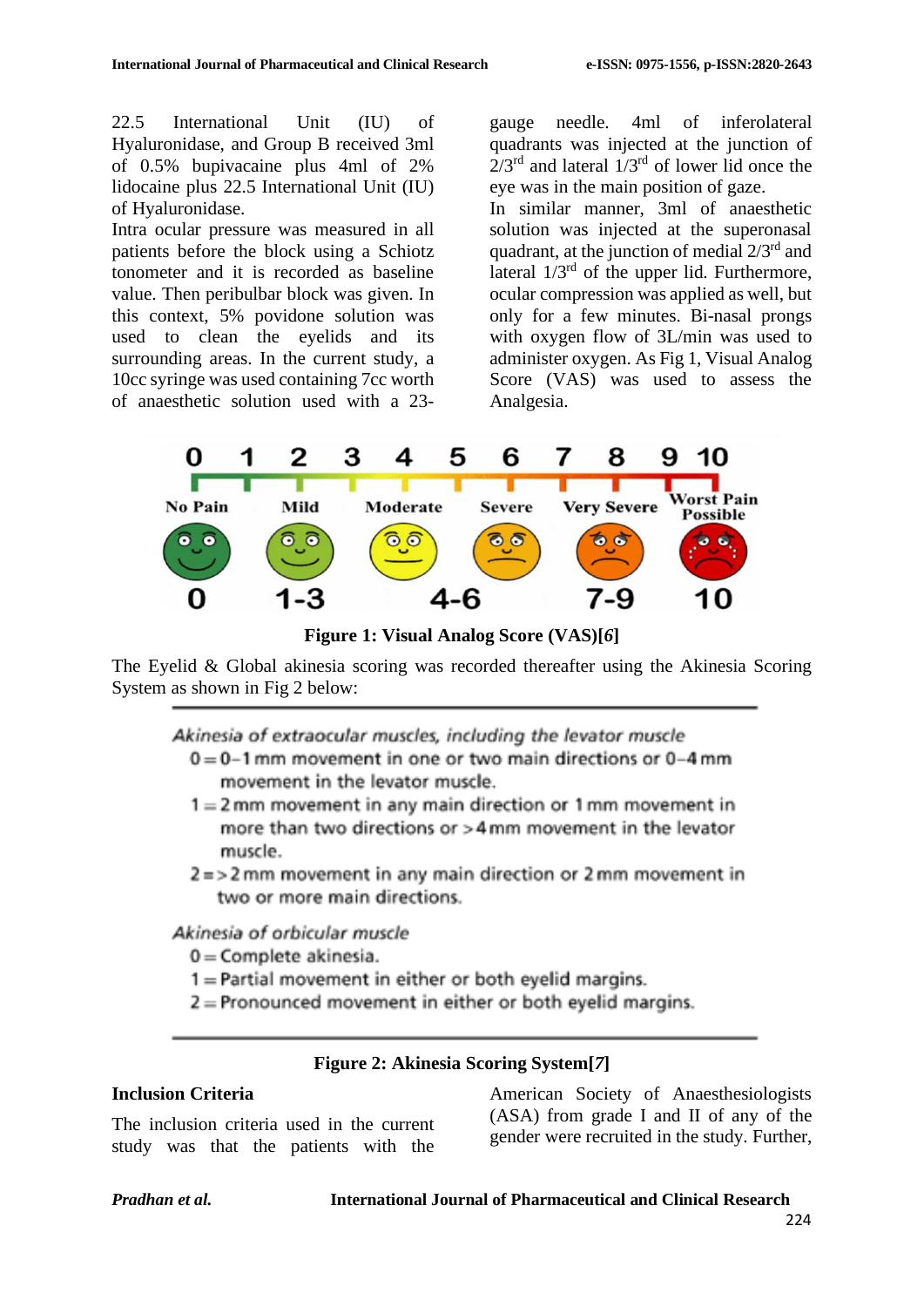those patients aged between 42-72 years, regardless of their grade of cataract, along with Intra ocular pressure, not having cardiac, or renal, or respiratory or hepatic, or hormonal disorder, and those who had normal baseline Electro-Cardio-Gram (ECG) rhythm were included and recruited in the current study.

### **Exclusion Criteria**

Those patients who were of grade III and IV from the American Society of Anaesthesiologists, and those who had any comorbid conditions, or who had any significant cognitive impairment and psychiatric disorder and apprehensions that require sedatives and analgesics were excluded from the current study. Further, patients who had any eye disorder or who are allergic to lidocaine and hyaluronidase, and inadequate anaesthesia that require the reinjection of local anaesthetics were also excluded from the current investigation.

### **Statistical Analysis**

To analyse results, the researcher used Statistical Software for Social Sciences (SPSS) 27.0 was used. Herein, frequency and descriptive analysis was carried out on the demographic data. Further, a t-test was also performed on the same data to determine difference among the two groups, while the level of significance (p<0.05) was used in the current investigation.

### **Results**

The mean age was 58.4 years and 60.97 years for Group A and Group B respectively ( $p=0.182$ ). In the Group A 33.3% ( $N = 10$ ) were female participants and 66.7% ( $N = 20$ ) were male. While, in the Group B,  $60\%$  (N = 18) were male participants and 40% ( $N = 12$ ) were female participants ( $p = 0.592$ ).

|                | <b>Group A</b>   |                  | <b>Group B</b>   |                  |                  |                  |
|----------------|------------------|------------------|------------------|------------------|------------------|------------------|
| Time(mins)     | $\boldsymbol{0}$ | $\mathbf{1}$     | $\boldsymbol{2}$ | $\boldsymbol{0}$ | $\mathbf{1}$     | $\overline{2}$   |
| $\overline{2}$ | 76.7             | 13.3             | 10               | $\boldsymbol{0}$ | $\boldsymbol{0}$ | 100              |
| $\overline{4}$ | 100              | $\boldsymbol{0}$ | $\boldsymbol{0}$ | $\boldsymbol{0}$ | $\boldsymbol{0}$ | 100              |
| 6              | 100              | $\boldsymbol{0}$ | $\boldsymbol{0}$ | $\boldsymbol{0}$ | 6.7              | 93.3             |
| 8              | 100              | $\boldsymbol{0}$ | $\boldsymbol{0}$ | 10               | 90               | $\boldsymbol{0}$ |
| 10             | 100              | $\boldsymbol{0}$ | $\boldsymbol{0}$ | 100              | $\boldsymbol{0}$ | $\overline{0}$   |
| 15             | 100              | $\boldsymbol{0}$ | $\boldsymbol{0}$ | 100              | $\overline{0}$   | $\overline{0}$   |
| 30             | 100              | $\boldsymbol{0}$ | $\boldsymbol{0}$ | 100              | $\overline{0}$   | $\overline{0}$   |
| 45             | 20               | 66.7             | 13.3             | 100              | $\boldsymbol{0}$ | $\boldsymbol{0}$ |
| 60             | $\boldsymbol{0}$ | 6.7              | 93.3             | 100              | $\boldsymbol{0}$ | $\boldsymbol{0}$ |
| 90             | $\overline{0}$   | $\boldsymbol{0}$ | 100              | $\boldsymbol{0}$ | 86.7             | 13.3             |

### **Table 1: Comparing Eyelid Akinesia Score**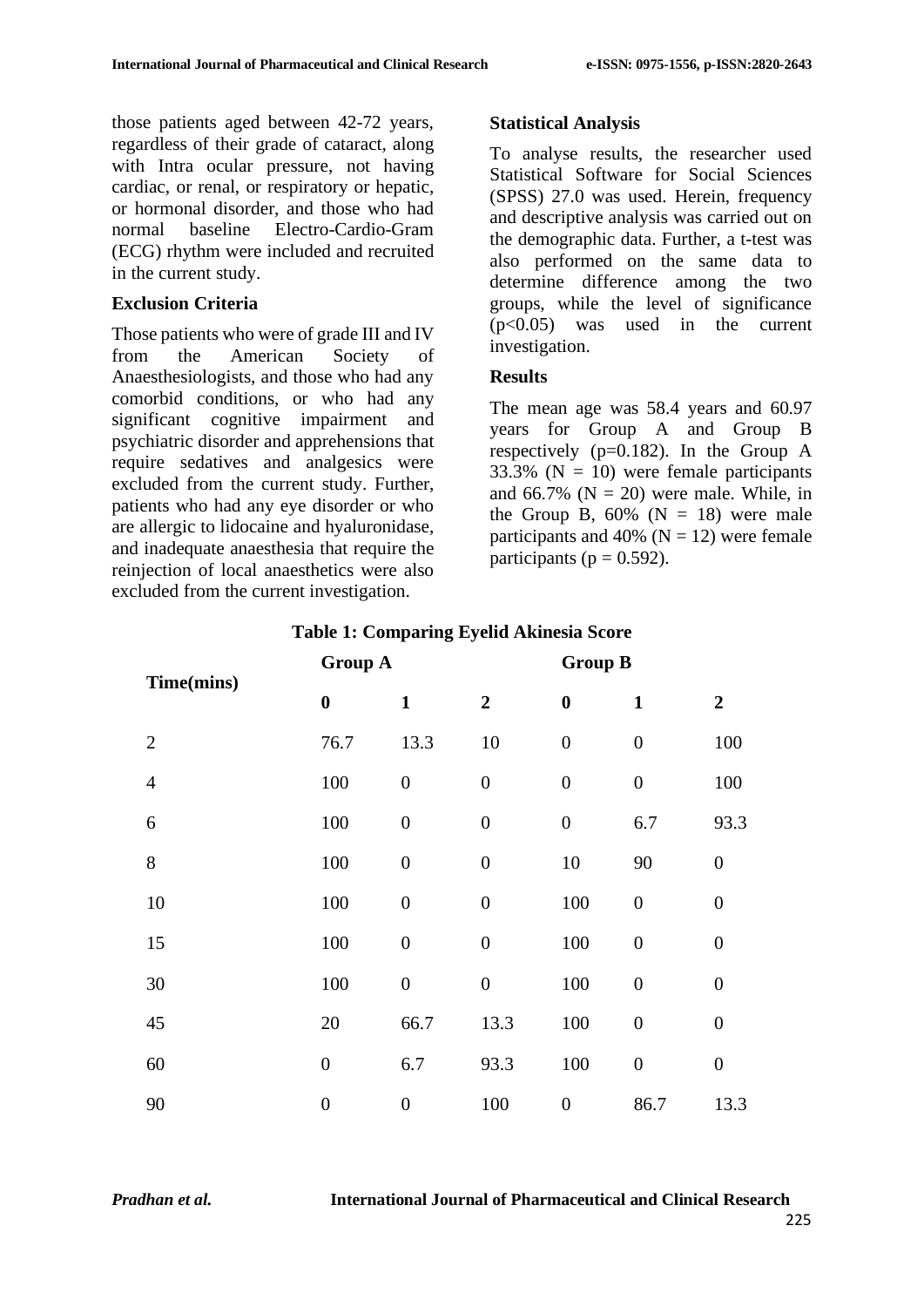| 0 0 100 0 86.7 13.3<br>120              |  |  |  |
|-----------------------------------------|--|--|--|
| 0 0 100 0 86.7 13.3<br>150              |  |  |  |
| $0 \t 0 \t 100 \t 0 \t 0 \t 100$<br>180 |  |  |  |

Table 1 shows that 76.7% ( $N = 23$ ) at two minutes,  $100\%$  (N = 30) at four minutes, and  $100\%$  (N = 30) at six minutes participants from Group A had an eyelid akinesia score of grades zero. Further, 10%  $(N = 3)$  at two minutes had grade two, and by the fourth minute none of the patients had eyelid akinesia score of grades two. While, at the  $45<sup>th</sup>$  minute, grade one score

among 66.7% (N = 20) patients, and by  $60<sup>th</sup>$ minute  $93.3\%$  (N = 28) patients had an eyelid akinesia score of grades two. On the other hand, at  $6<sup>th</sup>$  minute, 93.3% (N = 28) patients reported grade two scores and at 10<sup>th</sup> minute, all of the patients had zero eyelid akinesia score. Further, after the end of  $60<sup>th</sup>$  minute none of the patients had grade, one scores and by  $90<sup>th</sup>$  minute, 86.7%  $(N = 26)$  patients had a grade one score.

#### **Table 2: Comparing Global Akinesia Score**

| Time (mins)    | <b>Group A</b>   |                  | <b>Group B</b>   |                  |                  |                  |
|----------------|------------------|------------------|------------------|------------------|------------------|------------------|
|                | $\boldsymbol{0}$ | $\mathbf{1}$     | $\overline{2}$   | $\boldsymbol{0}$ | $\mathbf{1}$     | $\overline{2}$   |
| $\overline{2}$ | 63.3             | 26.7             | $10\,$           | $\boldsymbol{0}$ | $\boldsymbol{0}$ | 100              |
| $\overline{4}$ | 100              | $\boldsymbol{0}$ | $\boldsymbol{0}$ | $\boldsymbol{0}$ | $\overline{0}$   | 100              |
| 6              | 100              | $\boldsymbol{0}$ | $\boldsymbol{0}$ | $\boldsymbol{0}$ | 13.3             | 86.7             |
| 8              | 100              | $\boldsymbol{0}$ | $\boldsymbol{0}$ | 46.7             | 46.7             | 6.7              |
| 10             | 100              | $\boldsymbol{0}$ | $\boldsymbol{0}$ | 83.3             | 16.7             | $\boldsymbol{0}$ |
| 15             | 100              | $\boldsymbol{0}$ | $\boldsymbol{0}$ | 93.3             | 6.7              | $\boldsymbol{0}$ |
| 30             | 100              | $\boldsymbol{0}$ | $\boldsymbol{0}$ | 100              | $\boldsymbol{0}$ | $\boldsymbol{0}$ |
| 45             | 60               | 40               | $\boldsymbol{0}$ | 100              | $\boldsymbol{0}$ | $\boldsymbol{0}$ |
| 60             | 6.7              | 46.7             | 46.7             | 93.3             | 6.7              | $\boldsymbol{0}$ |
| 90             | 3.3              | $10\,$           | 86.7             | 83.3             | 16.7             | $\boldsymbol{0}$ |
| 120            | $\boldsymbol{0}$ | 3.3              | 96.7             | 6.7              | 76.7             | 16.7             |
| 150            | $\overline{0}$   | $\boldsymbol{0}$ | 100              | $\boldsymbol{0}$ | 13.3             | 86.7             |
| 180            | $\boldsymbol{0}$ | $\boldsymbol{0}$ | 100              | $\boldsymbol{0}$ | 6.7              | 93.3             |

Table 2 compares Global Akinesia Score in group A and Group B ant different point of time.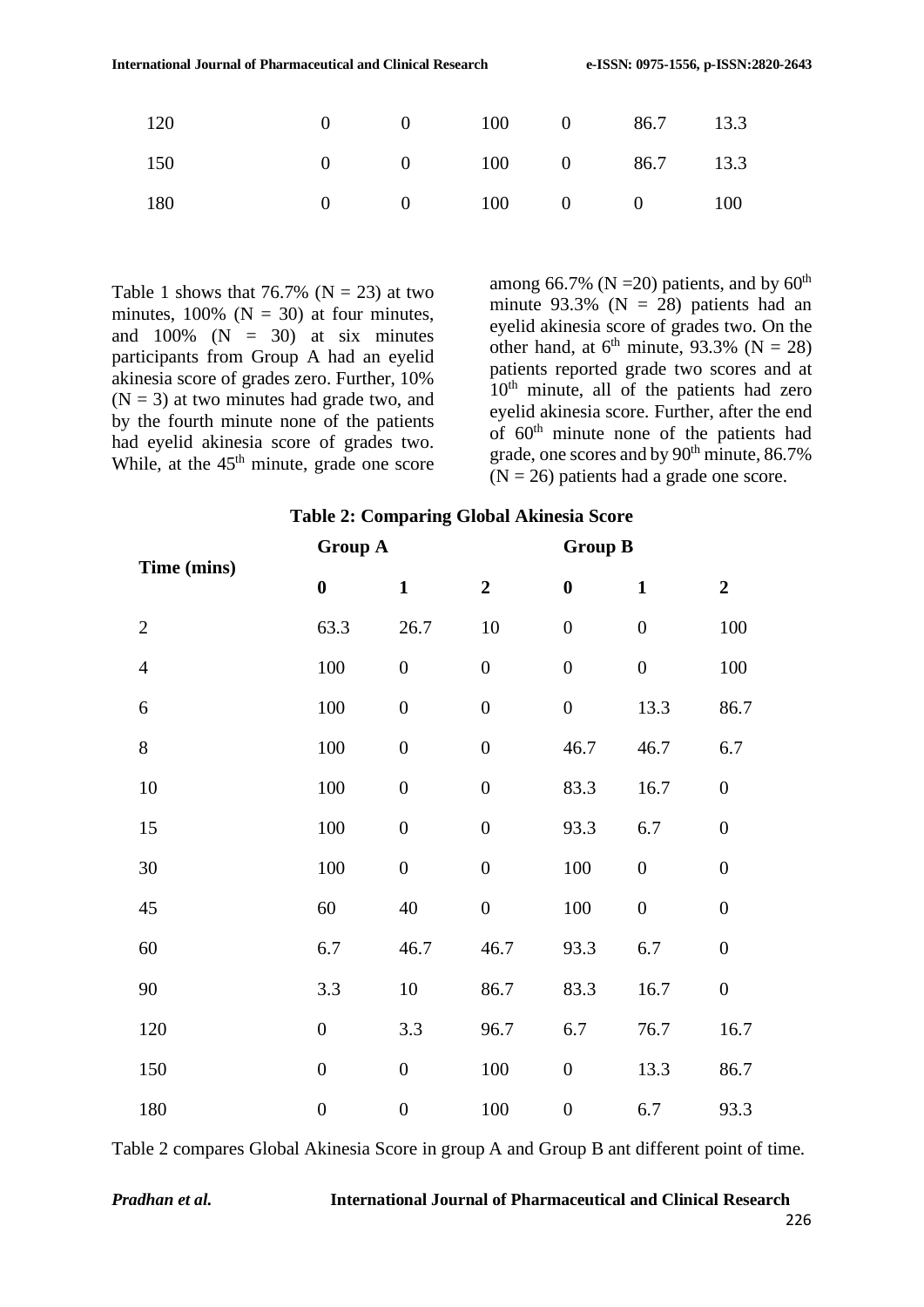| <b>Parameters</b>                                 | <b>Group A</b>   | <b>Group B</b>                          | <b>P-value</b> |
|---------------------------------------------------|------------------|-----------------------------------------|----------------|
| Onset of akinesia (mins)                          | 2.73             | 9.9                                     | 0.001          |
| Intraocular pressure changes-Before               | $12.0 \pm 1.13$  | $14.40 \pm 1.40$                        | 0.04           |
| Intraocular pressure changes-After                | $12.87 \pm 1.04$ | $20.43 \pm 3.24$                        | 0.000          |
| Intraocular pressure after peribulbar anaesthesia | $12.87 \pm 1.04$ | $20.43 \pm 3.24$                        | 0.000          |
| Duration of akinesia                              | $56 \pm 11.77$   | $115 \pm 19.43$                         | 0.000          |
| Onset of analgesia                                | $3.73 \pm 0.98$  | $4.30 \pm 1.02$                         | 0.000          |
| Duration of analgesia                             |                  | $238.70 \pm 18.60$   $250.46 \pm 19.38$ | 0.000          |

**Table 3: Comparing between Groups**

From table 3, following observations can be made:

- There was significant difference in Onset of akinesia (mins) between the groups ( $p<0.001$ ).
- There was no highly significant change in intraocular pressure after peribulbar anaesthesia in Group A, whereas in

Group B, highly significant increase in intra ocular pressure was observed when compared to preoperative value.

- In comparison to Group A, the increase in intraocular pressure in the Group B was highly significant.
- Group B had significantly longer duration of akinesia than Group A

|                | <b>MEAN HEART RATE</b> |           |                |           | <b>MEAN ARTERIAL PRESSURE</b> |           |                |           |
|----------------|------------------------|-----------|----------------|-----------|-------------------------------|-----------|----------------|-----------|
| Time in mins.  | <b>Group A</b>         |           | <b>Group B</b> |           | <b>Group A</b>                |           | <b>Group B</b> |           |
|                | <b>Mean</b>            | <b>SD</b> | <b>Mean</b>    | <b>SD</b> | <b>Mean</b>                   | <b>SD</b> | <b>Mean</b>    | <b>SD</b> |
| $\overline{0}$ | 75.43                  | 5.734     | 77.57          | 4.659     | 90.87                         |           | 88.33          | 9.596     |
| $\overline{2}$ | 78.2                   | 6.122     | 78             | 5.395     | 93.87                         | 9.273     | 93.67          | 9.121     |
| $\overline{4}$ | 78.4                   | 5.905     | 75.17          | 3.228     | 85.17                         | 7.905     | 90.47          | 10.54     |
| 6              | 78.8                   | 6.15      | 75.33          | 4.097     | 88.13                         | 8.525     | 94             | 10.017    |
| 8              | 76.3                   | 6.154     | 76.17          | 4.364     | 88.1                          | 8.672     | 92.23          | 9.372     |
| 10             | 74.97                  | 3.528     | 75.73          | 4.556     | 89.53                         | 8.796     | 92.37          | 7.407     |
| 15             | 77.07                  | 5.795     | 76.23          | 5.482     | 87.83                         | 9.556     | 93.3           | 10.083    |
| 30             | 78.5                   | 5.335     | 79.27          | 5.42      | 90.27                         | 8.913     | 94.57          | 8.003     |
| 45             | 78.4                   | 5.905     | 79.13          | 6.585     | 86.3                          | 8.522     | 91             | 9.592     |
| 60             | 78.8                   | 6.15      | 77.2           | 6.25      | 91.3                          | 7.424     | 95             | 8.84      |
| 90             | 78.1                   | 5.359     | 77.3           | 6.934     | 91.33                         | 9.444     | 95.4           | 10.417    |
| 120            | 80.3                   | 7.003     | 76.4           | 7.704     | 91.07                         | 8.706     | 97.13          | 8.08      |
| 150            | 76.5                   | 5.387     | 75.97          | 4.701     | 93.2                          | 8.923     | 93.57          | 8.435     |
| 180            | 76.43                  | 7.686     | 76.7           | 4.699     | 94.73                         | 7.311     | 96.47          | 8.621     |

### **Table 4: Comparing Hemodynamic between Group A and Group B**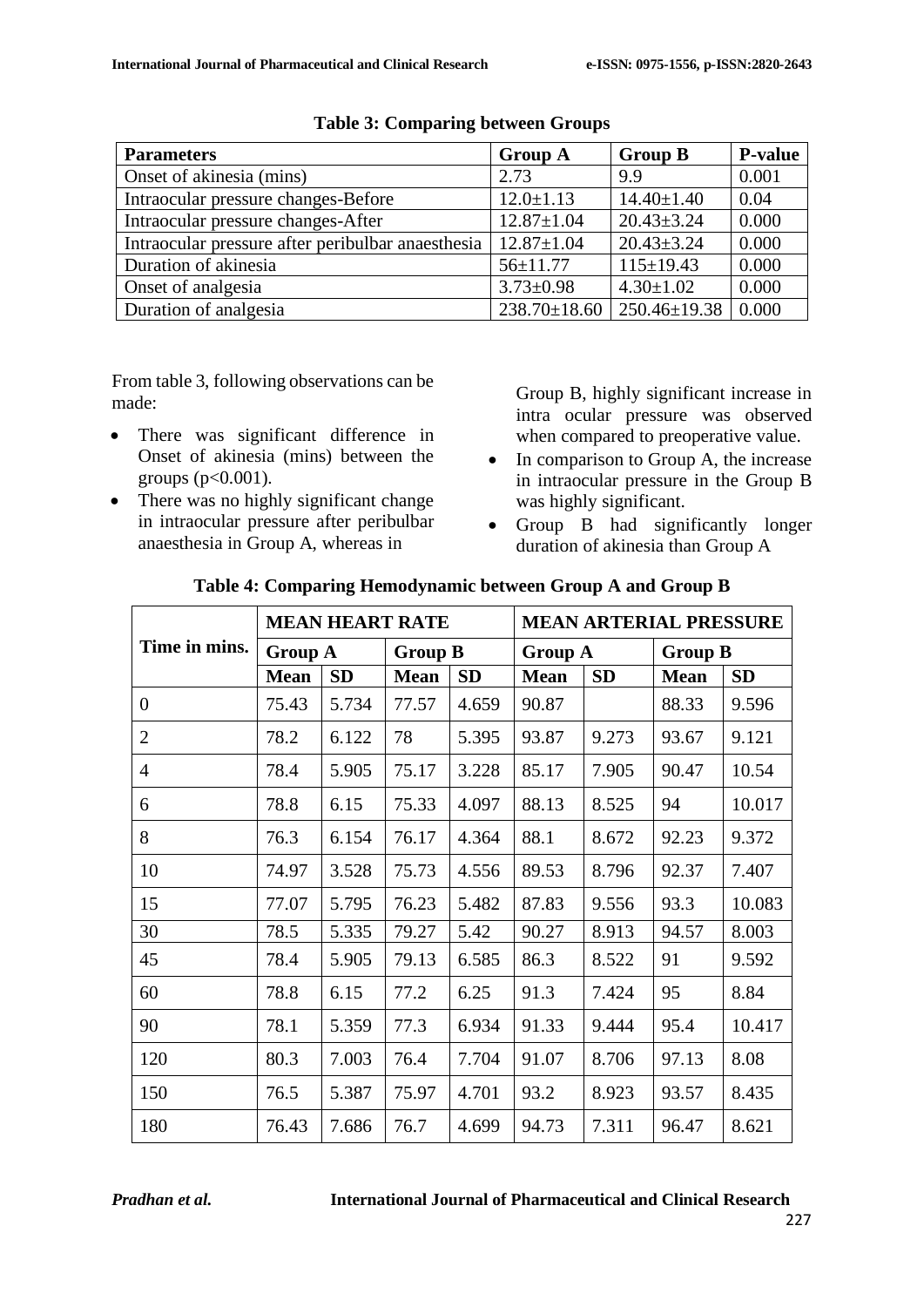Table 4 results show that in Group A there is little difference in heart rate then Group B. No patient in any group showed bradycardia. Further, there are similar changes in both the Groups in the Mean Arterial Pressure from the base line.

# **Discussion**

In ophthalmic surgeries, the role of anaesthesia is very important. In this regard, vast majority of cataract surgeries are performed using peribulbar anaesthesia. It is essentially a technique that has gained a significant popularity in recent years. It has become more popular than the retrobulbar technique. Using the peribulbar anaesthesia technique has an added advantage that it causes hypotony of the globe because of the loss of the extraocular muscle tone. Ropivacaine, a local anaesthetic technique introduced only recently, consists of properties that

are similar to that of bupivacaine, but it is less neurotoxic and cardiotoxic. Until recently, the two-point peribulbar anaesthesia technique was a frequently used one, even though the bupivacaine technique was considered to be more appropriate. But the mixture of lidocainebupivacaine is being currently used as lidocaine. It reacts quickly while the bupivacaine works on long postoperative pain relief benefits.

Therefore, in the current study, the effects of the two local anaesthetics – ropivacaine and bupivacaine were compared. Each of their administration with lidocaine is largely dependent on the quality of block attained after the peribulbar anaesthesia. In the current study, the two groups were divided on the basis of age, weight, and gender.

# **Onset and Recovery of Akinesia**

Results of the current study showed that in ropivacaine along with lignocaine group, 63.3% ( $N = 19$ ) patients had a global akinesia score of grades zero and two minutes, while all the participants also had a grade zero score by the fourth minute. However, Huha et al<sup>[7]</sup>, determined a faster development of akinesia in the ropivacaine  $+$  lignocaine than that of the bupivacaine  $+$ lignocaine at the two-minute mark. One of the reasons for such a difference can be attributed to a higher concentration of ropivacaine.

Here, the mean onset time in ropivacaine + lignocaine group was 2.7 minutes and, in the bupivacaine, + lignocaine group it was 9.9 minutes. Nociti et. al[8] found that certain percentage of patients had shown a successful block and was higher at the oneand three-minute intervals in ropivacaine + lignocaine group after the injection of bupivacaine + lignocaine. While, at the  $14<sup>th</sup>$ minute mark, all patients from both the groups reported successful peribulbar anaesthesia. On this basis it can be said that ropivacaine + lignocaine has a quicker onset of action than the bupivacaine + lignocaine.

The vitreo retinal surgery performed by Gioia et. all<sup>[9]</sup> using the peribulbar anaesthesia, found that the surgical block can be achieved after  $8\pm 5$  minute in the lidocaine-bupivacaine group, as compared to the 10±5min in the ropivacaine Group (without lidocaine). The author concluded that onset of lidocaine-bupivacaine mixture and ropivacaine are similar, even after using a higher concentration of ropivacaine, which amounted to only 0.75% in their study.

Similar onset could be due to confounding factors like lidocaine, which was added only to bupivacaine and not ropivacaine. The findings of Perello et al.<sup>[10]</sup> strengthens the results, as it shows a slower onset of the akinesia by using the ropivacaine alone.

Results of the current study showed that the time to recover from peribulbar anaesthesia was at 56 minutes in the ropivacaine +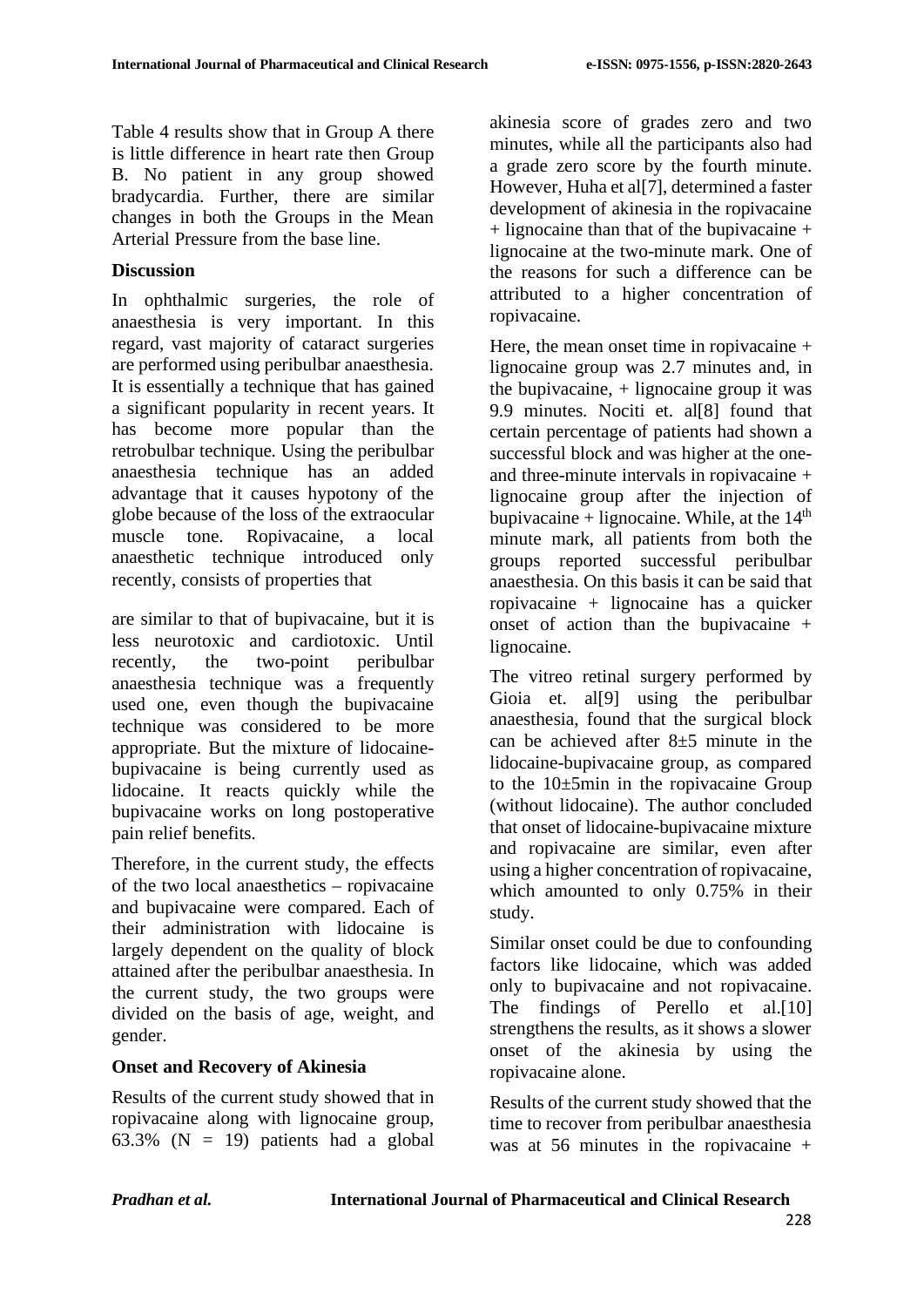lignocaine group, while it was 115 minutes in the bupivacaine  $+$  lignocaine group. In contrast, on the basis of findings of Huha et al[7] it can be said that there is no difference in the duration of action among the ropivacaine and bupivacaine. But ropivacaine was used by Simpson et al[11] only for giving regional anaesthesia and for dealing with acute pain management. The authors further found that there is a lower incidence of motor block in ropivacaine than in the bupivacaine. It can be a great benefit for dealing with post-operating as well as labour pain.

# **Intraocular pressure (IOP)**

According to Nociti et al[8] found that the value of average intraocular pressure was  $12.87\pm1.04$  in the ropivacaine Group when contrasted with  $20.4 \pm 3.24$  in bupivacaine Group, this impact is most likely clarified by vasoconstriction delivered by ropivacaine prompting more modest intraocular blood volume. The present noticed a huge increment of mean Intraocular pressure (IOP) (mm Hg) in bupivacaine + lignocaine Group from 14.40 to  $20.43$  while in ropivacaine + lignocaine Group it expanded from12.0 to 12.87 after peribulbar sedation.

Ozcanet et. al<sup>[12]</sup> saw that bupivacainelidocaine blend expanded Intraocular pressure (IOP) from  $15.1 \pm 2.5$  to  $17.8 \pm 2.5$ after the peribulbar sedation, while ropivacaine decline Intraocular pressure (IOP) from  $15.8 \pm 2.3$  to  $13.5 \pm 2.3$ . This expansion in Intraocular pressure (IOP) by bupivacaine-lidocaine combination might be because of vasodilation brought about by lidocaine. Be that as it may, this perplexing component was missing in present review, as lidocaine was utilized in the two Groups. This impact of lidocaine might have brought about shortfall of any fall in Intraocular pressure (IOP) with ropivacaine in our review. Despite the fact that there was ascend in Intraocular pressure (IOP) with ropivacaine  $+$  lignocaine, it was

fundamentally lower when contrasted with that of bupivacaine  $+$  lignocaine Group.

According to Olmez et al[13], even though the intraocular pressure level of the ropivacaine group at the ten-minute mark was considerably lower than the desired or the baseline levels. As per their findings, there was no statistically significant difference in the intraocular pressures among the two groups. On this basis, it can be said that ropivacaine has vasoconstrictive properties. This is mainly due to the reason that adrenaline forces the vasoconstriction that leads to similarity between the two groups.

Results of Goveia et al[14] are also similar to this. The authors argue that the average intraocular pressure levels in the ropivacaine group was  $13.1 \pm 2.26$  mmHg, while in the bupivacaine group before the blockade it was 13.28±2.35 mmHg. It was further noted that there was an increase in intraocular pressure in the bupivacaine group, as the score increased to15.62±4.31 mm Hg just after five minutes of the peribulbar anaesthesia, but it decreased to 12.98±2.71 mm Hg in the ropivacaine group.

# **Cardiovascular Effects**

According to Luchetti et al<sup>[15]</sup>, frequency of cardiac arrhythmias was more in the bupivacaine-mepivacaine group than in the ropivacaine group. The authors further observed minor cardiac arrhythmias in 2.2% of the patients in the ropivacaine group, and in 8% patients from the bupivacaine-mepivacaine group.

The effects of intravenous infusion of bupivacaine and ropivacaine both at the rate of 10 mg/min were assessed by Scott et al $[16]$ . They found that there was evidence of depression of conductivity and contractility was displayed by both the groups at lower doses and lower plasma concentrations with ropivacaine and bupivacaine. Similar study was performed by and found that there was an increase in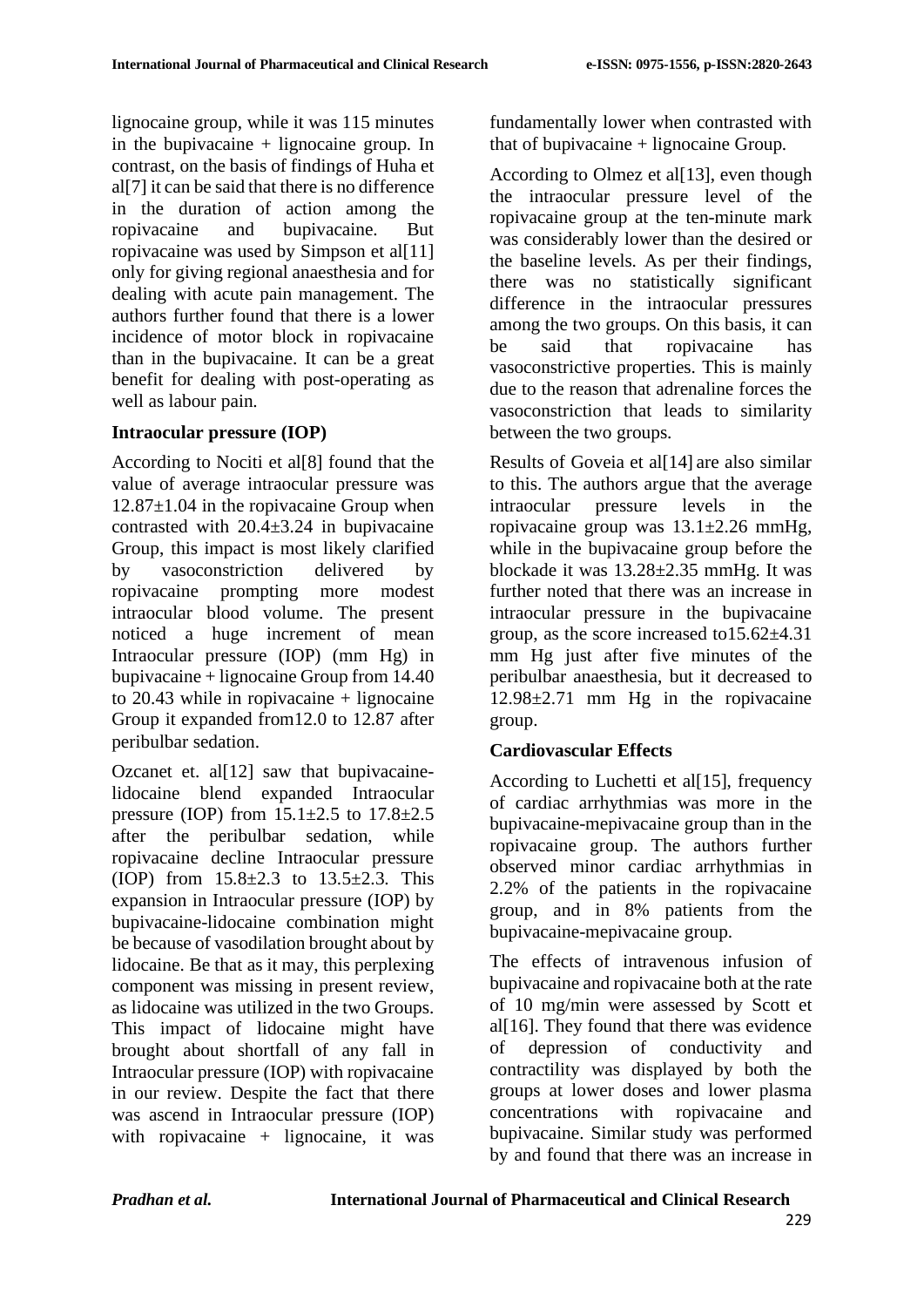the width of QRS during sinus mood swings in comparison to treating placebo with ropivacaine. They also recorded a decline in capacities of both the left ventricular systolic and diastolic, while the use of ropivacaine reduced only the systolic capacity.

Even though past studies suggest better cardiac profiling for ropivacaine than bupivacaine, but a vast majority of these studies are performed either using direct intravenous infusion of drugs, or they are performed in animals and thus, their results can be used in human for regional anaesthesia.

McLure et. al<sup>[17]</sup> support these results, even though the authors did not find any difference in the frequency of negative cardiac effects among the ropivacaine group and the lidocaine and bupivacaine group. According to Fujita et. al[18], who performed an animal study, found that lidocaine weakens any conduction abnormality induced by bupivacaine. But, in the current study no direct comparisons with ropivacaine  $+$  lignocaine or the bupivacaine + lignocaine did not produce any cardiovascular toxicity when the patients were administered for peribulbar anaesthesia. The study further revealed that regardless of the safety margins, in comparison to the local anaesthetics, toxic reactions with ropivacaine  $+$  lignocaine is still possible. Therefore, attention must be given while administering any highly concentrated local anaesthetics[19].

### **Onset and Duration of analgesia**

The present study showed that in ropivacaine + lignocaine Group the minimum time required for onset of analgesia was 3 mins and maximum of 5 minutes with an average 3.73 mins. Average duration for Group B was 4.3 min, showing significant difference in two groups ( $p = 0.000$ ). The study by Trivedi et al[20] reported assessment of sensory onset, motor onset with respect to bupivacaine, ropivacaine were comparable in two groups ( $p > 0.05$ ).

Khan et al[21] who reported onset of sensory anaesthesia of Group received 2% lidocaine, 0.75% ropivacaine and 100 units of hyaluronidase was (4.6±2.1). Onset and establishment of sensory and motor blocks were significantly earlier in the ropivacaine clonidine group (p value $<0.05$ ). In present study, the mean duration of analgesia was  $238.70$  mins in ropivacaine + lignocaine group and 250.46 mins bupivacaine + lignocaine group, whereas Trivedi et  $al^{20}$ showed mean first anaesthetic request for 0.75% Ropivacaine Group was 276.83 mins and 257.83 mins for 0.5% Bupivacaine Group with p value  $> 0.05$ .

However, Khan et al [21] used Ropivacaine, lidocaine and hyaluronidase for peribulbar anaesthesia and reported that Duration of analgesia was 4.2 hr. Duration of analgesia was prolonged in the Ropivacaine, clonidine group 6.5hrs as compared to ropivacaine group with p value 0.004.[22]

# **Limitations of Present Study**

Complications of peribulbar anaesthesia were not recorded.

# **Scope for Further Studies**

- Intraoperative monitoring with echocardiography can be used to compare cardiovascular toxicity of bupivacaine and ropivacaine.
- Effect of premedication on intraocular pressure changes with ropivacaine or bupivacaine can be studied.

# **Conclusion**

Peribulbar anaesthesia is normally performed with different types of local anaesthetics, most commonly used ones are lidocaine and bupivacaine. Since the introduction of bupivacaine, it has come to the light that its accidental overdose has proved to be fatal. Intra ocular pressure was measured in all patients before the block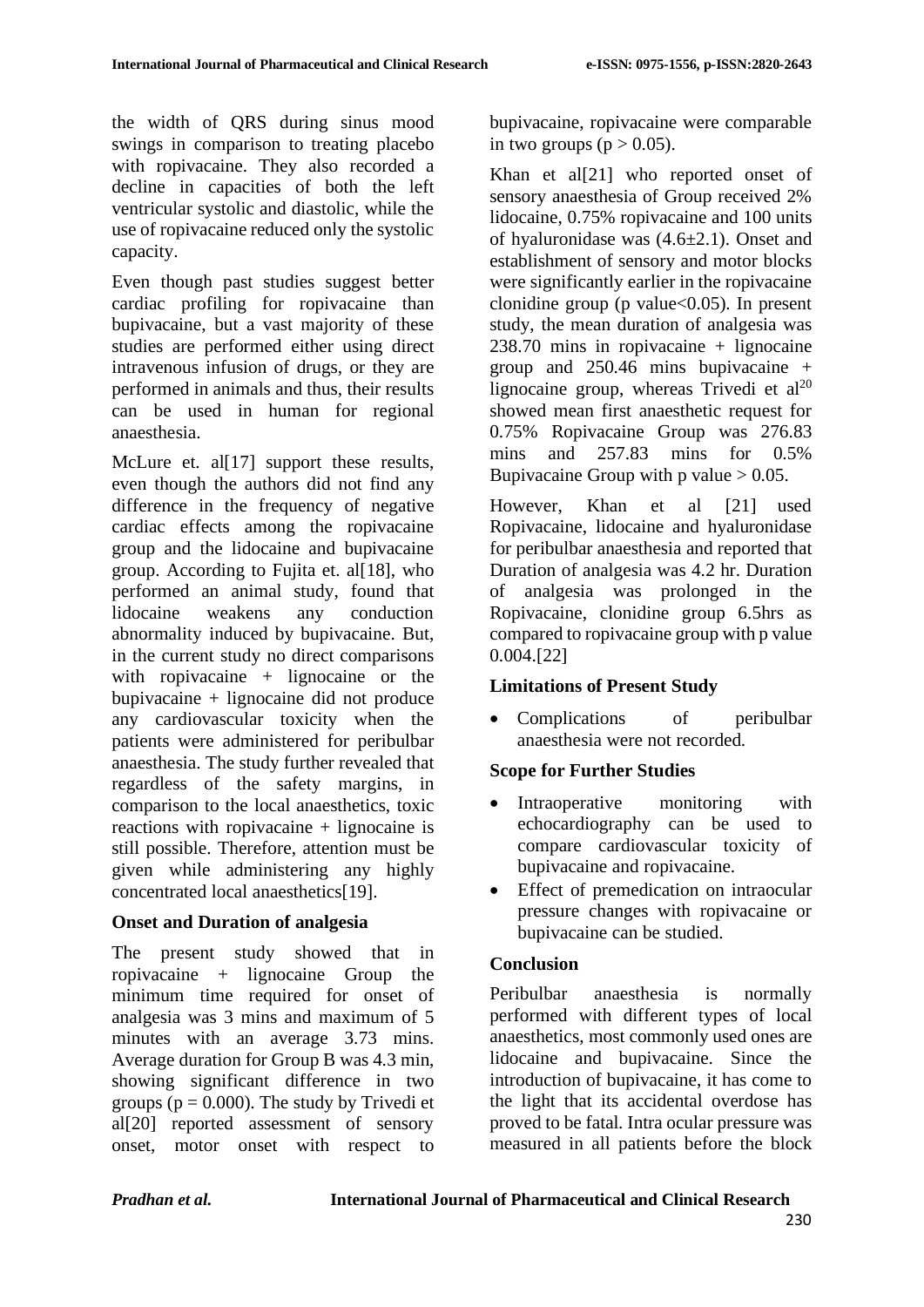using a Schiotz tonometer and it is recorded as baseline value. Then peribular block was given. In ophthalmic surgeries, the role of anaesthesia is very important. In this regard, vast majority of cataract surgeries are performed using peribulbar anaesthesia. It is essentially a technique that has gained a significant popularity in recent years. It has become more popular than the retrobulbar technique.

### **References**

- 1. Knapp HJ. Cocaine and its use in ophthalmic and general surgery. Putnam; 1884.
- 2. Bajwa SJ, Bajwa SK. Critical care in obstetrics: Essentiality, initiatives, and obstacles in Indian scenario. J Anaesthesiol Clin Pharmacol. 2014 Oct;30(4):459-61.
- 3. Ripart J, Lefrant JY, de La Coussaye JE, Prat-Pradal D, Vivien B, Eledjam JJ. Peribulbar versus retrobulbar anaesthesia for ophthalmic Surgery: an anatomical comparison of extraconal and intraconal injections. Anaesthesiology. 2001; 94: 56-62.
- 4. Bourne E, Wright C, Royse C. A review of local anesthetic cardiotoxicity and treatment with lipid emulsion. Local and Regional Anesthesia. 2010;3: 11- 19.
- 5. Gillart T, Barrau P, Bazin JE, Roche G, Chimbarette F, Schoeffler P. Lidocaine plus ropivacaine versus lidocaine plus bupivacaine for peribulbar anaesthesia by single medial injection. Anesth Analg. 1999;89: 1192-6.
- 6. Haefeli, M., & Elfering, A. (2006). Pain assessment. European spine journal : official publication of the European Spine Society, the European Spinal Deformity Society, and the European Section of the Cervical Spine Research Society, 15 Suppl 1(Suppl 1), S17–S24.
- 7. Huha T, Ala-Kokko TI, Salomaki T, Alahuhta S. Clinical efficacy and pharmacokinetics of 1% ropivacaine and 0.75% bupivacaine in peribulbar

anaesthesia for cataract surgery. Anaesthesia. 1999; 54: 137-41.

- 8. Nociti JR, Serzedo PS, Zuccolotto EB, Cagnolati CA, Nunes AM. Ropivacaine in peribulbar block: a comparative study with bupivacaine. Acta Anaesth Scand, 1999; 43(8): 799-802.
- 9. Gioia L, Prandi E, Codenotti M, Casati A, Fanelli G, Torri TM et al. Peribulbar anaesthesia with either 0.75% ropivacaine or a 2% lidocaine and 0.5% bupivacaine mixture for vitreoretinal surgery a double-blinded study. Anesth Analg, 1999; 89: 739-42.
- 10. Perello A, George J, Skeleton V, Pateman J. A double-blind randomised comparison of ropivacaine 0.5%, bupivacaine 0.375%-lidocaine 1% and ropivacaine 0.5%-lidocaine 1% mixtures for cataract surgery. Anaesthesia, 2000; 55: 1003-24
- 11. Simpson D, Curran MP, Oldfield V, Keating GM. Ropivacaine: a review of its use in regional anaesthesia and acute pain management. Drugs, 2005; 65(18): 2675-717.
- 12. Ozcan A.A, Ozdemir N, Gunes Y, Bozkurtn A, Yagmur M, AlparslanZN. Intraocular pressure, quality of block, and degree of pain associated with ropivacaine in peribulbar block: a comparative randomised study with bupivacaine-lidocaine mixture. Eur J Ophthalmol, 2003; 13: 794-97.
- 13. Olmez G, Cakmak SS, Caca I, Unlu MK. Intraocular pressure and quality of blockade in peribulbar anaesthesia using ropivacaine or lidocaine with adrenaline: a double-blind randomised study. Tohoku J Exp Med, 2004; 204: 203-8.
- 14. Goveia CS, Magathaes E Ropivacaine in peribulbar anaesthesia vasoconstrictive properties. Rev Bras Anestesiol, 2010; 60(5): 495-512.
- 15. Luchetti M, Giuseppe M, Giuseppe M. A prospective randomized double blinded controlled study of ropivacaine 0.75% versus bupivacaine 0.5%-